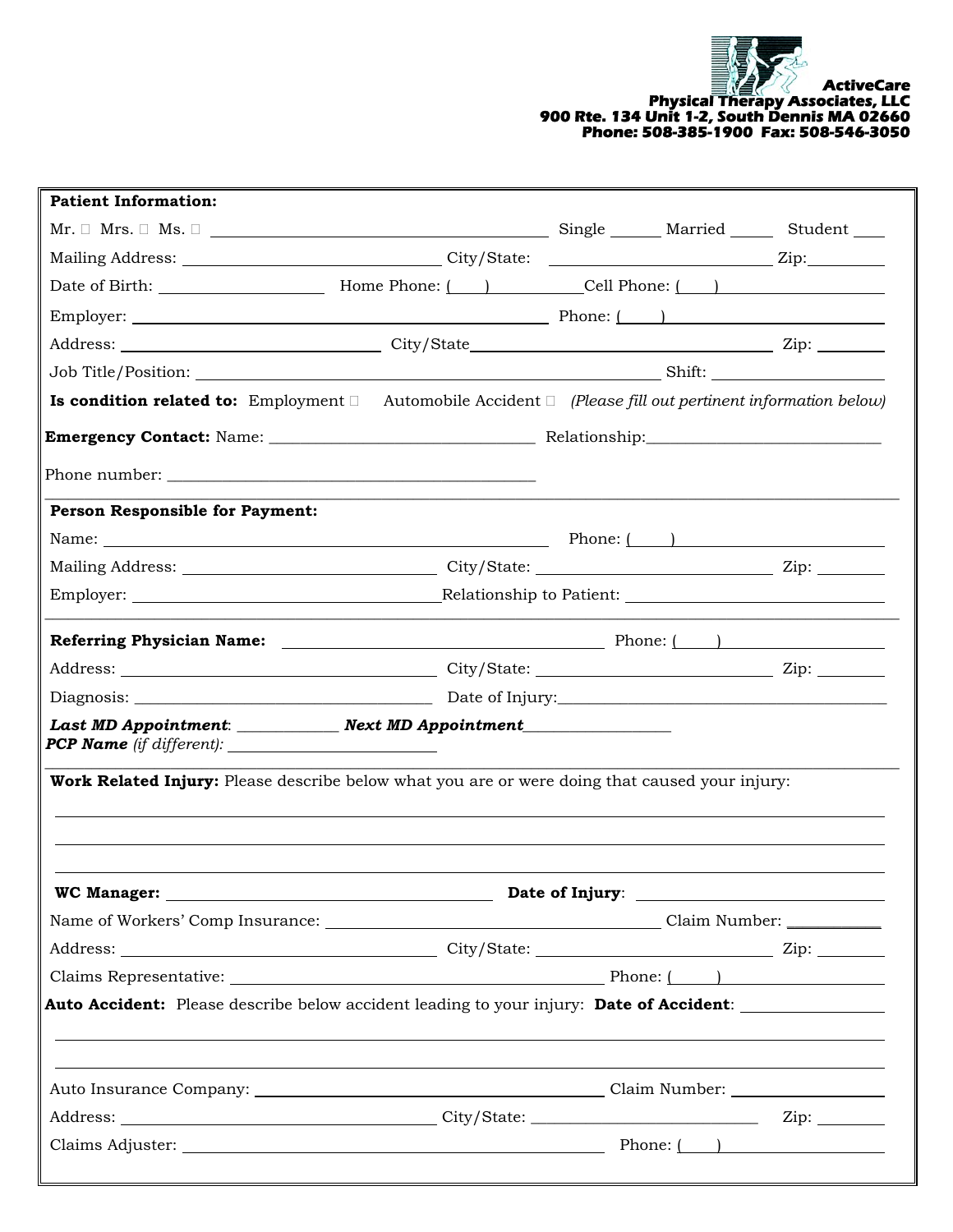| <b>Primary Medical Insurance:</b>                                                                                                                                                                                                                                     |  |
|-----------------------------------------------------------------------------------------------------------------------------------------------------------------------------------------------------------------------------------------------------------------------|--|
|                                                                                                                                                                                                                                                                       |  |
| Relationship to Patient: Self ________ Spouse _______ Parent ______                                                                                                                                                                                                   |  |
|                                                                                                                                                                                                                                                                       |  |
|                                                                                                                                                                                                                                                                       |  |
|                                                                                                                                                                                                                                                                       |  |
| <b>Secondary Medical Insurance:</b><br>Insured Person's Name: 1997 Manual Phone: 1997 Manual Phone: 1998 Manual Phone: 1998 Manual Phone: 1998 Manual Phone: 1998 Manual Phone: 1999 Manual Phone: 1999 Manual Phone: 1999 Manual Phone: 1999 Manual Phone: 1999 Manu |  |
| Relationship to Patient: Self ________ Spouse _______ Parent ______                                                                                                                                                                                                   |  |
|                                                                                                                                                                                                                                                                       |  |
| Date of Birth: Employer: Charles Contains a Date of Birth:                                                                                                                                                                                                            |  |
|                                                                                                                                                                                                                                                                       |  |
| Patient's or Guardian's Signature                                                                                                                                                                                                                                     |  |
| I authorize the release of any medical or other information necessary to process this claim and I authorize<br>payment of medical benefits to ActiveCare Physical Therapy Associates, LLC for physical therapy services<br>provided to patient.                       |  |
|                                                                                                                                                                                                                                                                       |  |
|                                                                                                                                                                                                                                                                       |  |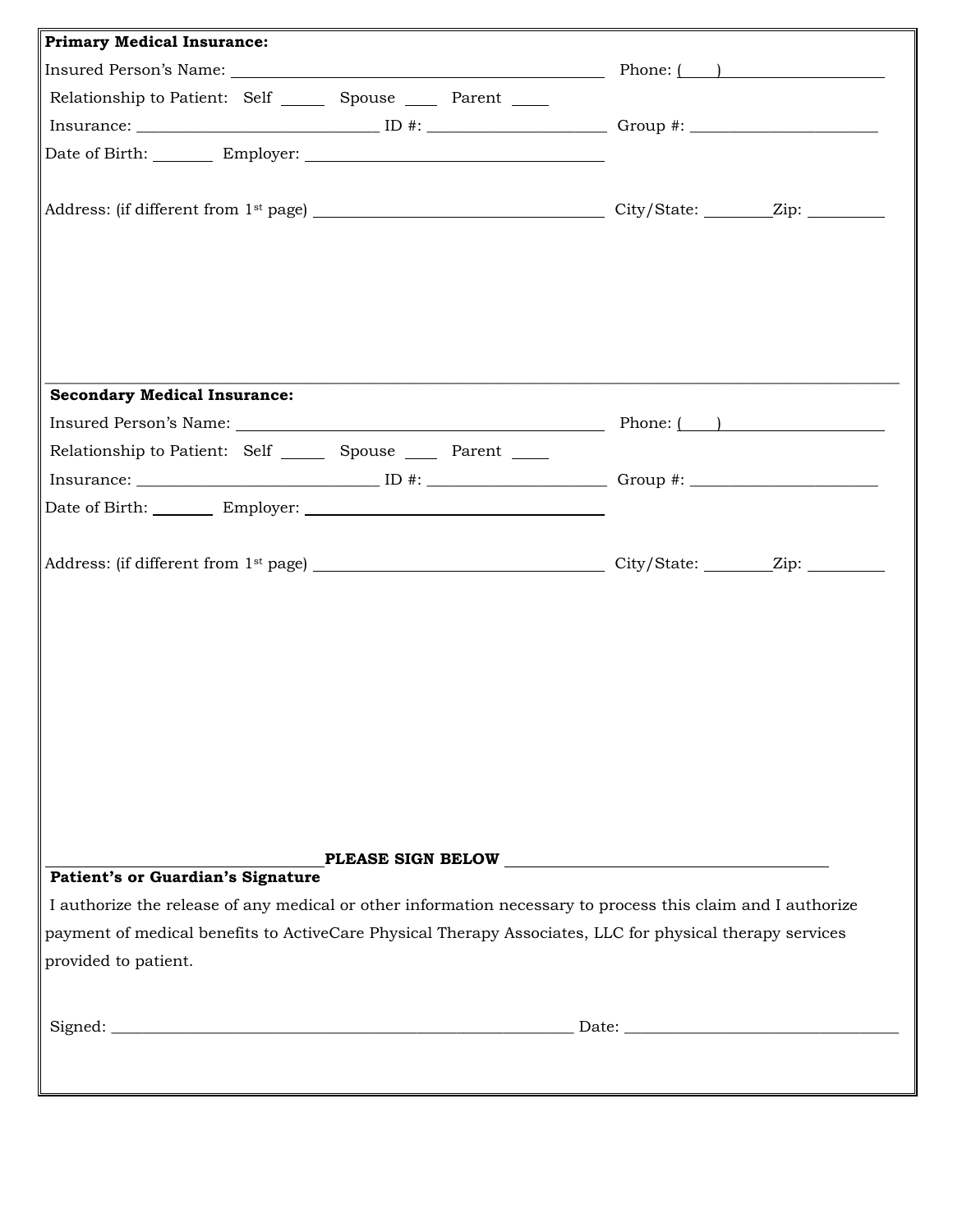## **ActiveCare Physical Therapy Associates, LLC**

Medical History Form

| Occupation:                                                                                                                                  | Type of work (i.e. lifting, prolonged sitting, standing): _______________________           |                                                                                                      |
|----------------------------------------------------------------------------------------------------------------------------------------------|---------------------------------------------------------------------------------------------|------------------------------------------------------------------------------------------------------|
|                                                                                                                                              |                                                                                             |                                                                                                      |
| What are your functional problems with the condition? (What can't you do)? ___________                                                       |                                                                                             |                                                                                                      |
| Please indicate with an "x" on the diagram precisely where your pain started.                                                                |                                                                                             |                                                                                                      |
| Using arrows on the diagram please indicate if your pain has spread.                                                                         |                                                                                             |                                                                                                      |
|                                                                                                                                              | What activities make your symptoms worse?                                                   |                                                                                                      |
|                                                                                                                                              | What, if anything, eases your symptoms?                                                     |                                                                                                      |
|                                                                                                                                              | What is the effect of coughing?                                                             |                                                                                                      |
|                                                                                                                                              |                                                                                             |                                                                                                      |
|                                                                                                                                              | Do your symptoms throb_____, twinge ______,<br>Burn_____, give you numbness/tingling _____. |                                                                                                      |
| On a scale of 0-10 (10 being excruciating) how painful was it when it started?                                                               |                                                                                             |                                                                                                      |
|                                                                                                                                              | (please circle) 0 1 2 3 4 5 6 7 8 9 10                                                      |                                                                                                      |
| When it is at its worst? 0 1 2 3 4 5 6 7 8 9 10                                                                                              |                                                                                             |                                                                                                      |
| When it is at its best? 0 1 2 3 4 5 6 7 8 9 10<br>How is it today? 0 1 2 3 4 5 6 7 8 9 10                                                    |                                                                                             |                                                                                                      |
|                                                                                                                                              |                                                                                             |                                                                                                      |
| Can you get comfortable at night? Yes____ No _____<br>How do you feel on arising in the morning? Stiff________ Sore___________ Fine_________ |                                                                                             |                                                                                                      |
| Once you start moving, do your symptoms: Worsen____ Ease____ Stay the same______                                                             |                                                                                             |                                                                                                      |
| Have you had anything similar before? Yes______ No_______                                                                                    |                                                                                             |                                                                                                      |
|                                                                                                                                              | Are the symptoms increasing in frequency? Yes______ No______                                |                                                                                                      |
| Increasing in severity? Yes_____ No _____<br>Changing in character? Yes______ No ______                                                      |                                                                                             |                                                                                                      |
|                                                                                                                                              |                                                                                             |                                                                                                      |
|                                                                                                                                              |                                                                                             | Have you been admitted to the hospital or undergone any surgical procedures during the past 5 years? |
| $Yes$ No $\Box$                                                                                                                              |                                                                                             |                                                                                                      |
|                                                                                                                                              |                                                                                             |                                                                                                      |

Is this condition the reason you were referred to Physical Therapy? Yes\_\_\_ No\_\_\_

Have you received any Physical Therapy treatments during the past 5 years? Yes\_\_\_ No\_\_\_ What was the treatment?